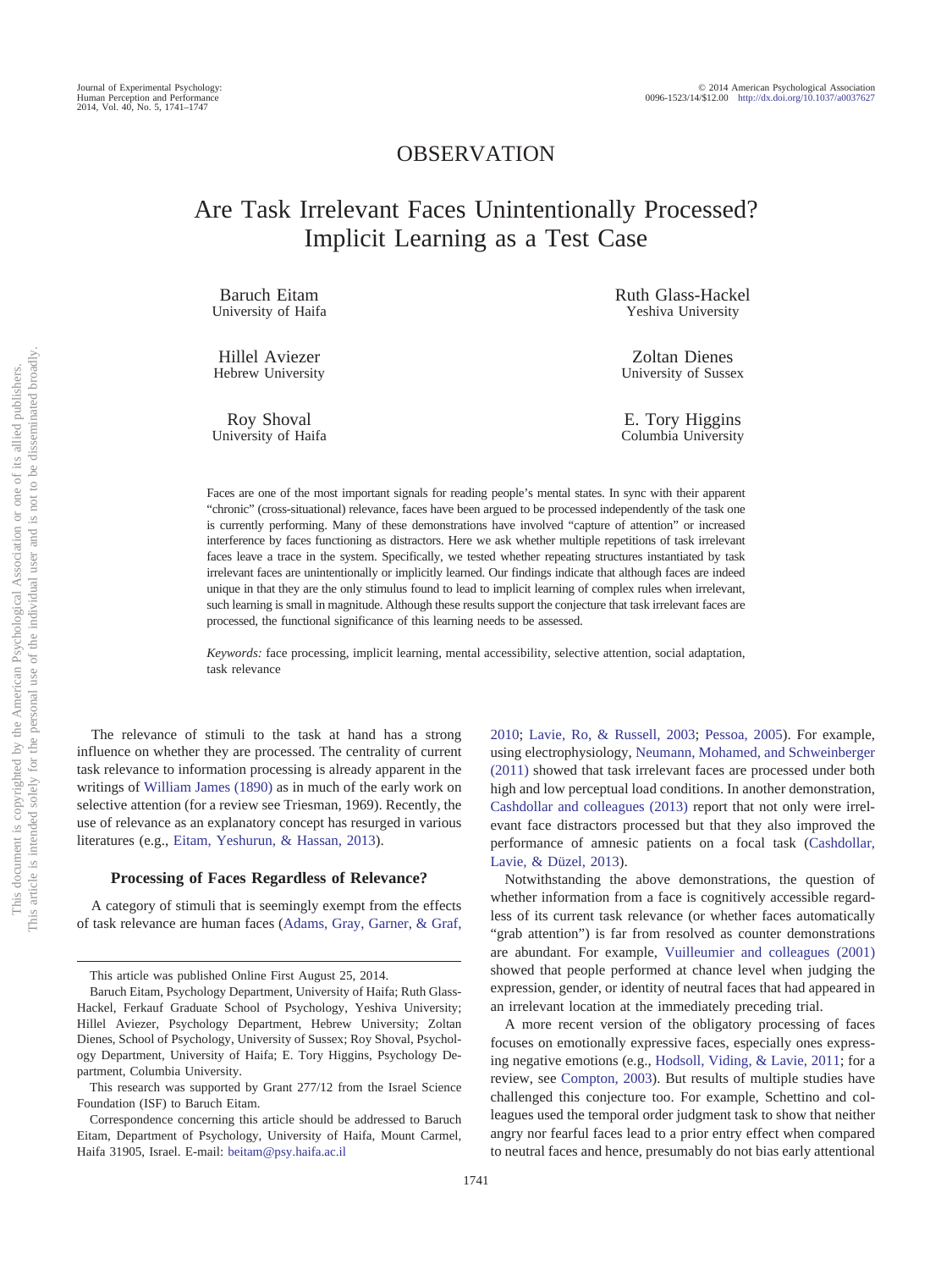processes [\(Schettino, Loeys, & Pourtois, 2013\)](#page-6-6). Others yet have shown that processing of faces expressing emotion, like other stimuli, depend on their task relevance [\(Barratt & Bundesen,](#page-5-4) [2012\)](#page-5-4). In yet another recent counter example, Lien and colleagues have shown using electrophysiology that emotional (fearful) faces do not automatically capture (spatial) attention [\(Lien, Taylor, &](#page-6-7) [Ruthruff, 2013\)](#page-6-7). Note that although the review above suggests that null results are abundant, failures to detect the unique status of faces may reflect either a true lack of effect or lack of sufficient sensitivity of the experiments to detect a small-sized effect (see [Dienes, 2008\)](#page-5-5). Keeping this in mind, we took multiple steps to reach a decisive answer regarding this question (see below).

## **Implicit Learning as a Platform to Study Unintentional Processing**

Implicit learning (for reviews, see [Cleeremans, Destrebecqz, &](#page-5-6) [Boyer, 1998;](#page-5-6) [Frensch, 1998;](#page-6-8) [Frensch & Runger, 2003;](#page-6-9) [Perruchet &](#page-6-10) [Pacton, 2006;](#page-6-10) [Reber, 1989\)](#page-6-11) is a form of unintentional learning of complex relations between individual stimuli [\(Dienes, Scott, &](#page-5-7) [Wan, 2011\)](#page-5-7). As a rule, different tasks that tap implicit learning have also been repeatedly shown to be highly sensitive to the task relevance of the stimuli. For example, we [\(Eitam et al., 2013\)](#page-5-0) presented participants with multiple strings of concentric circles. The colors of the inner and outer circles were determined using two different and complex systems of rules ("artificial grammars")— one system of rules for the outer circles and one for the inner circles. Before participants began this familiarization phase, instructions deemed either the inner or outer circles task-relevant (for a different demonstration, see [Tanaka et al., 2008\)](#page-6-12). When participants' knowledge of the regularities was surprisingly tested, they displayed knowledge only of the system of rules that underlay the colors of the relevant circles. For example, if the outer circle was deemed relevant, then participants displayed knowledge of the regularity determining the coloration of outer circles but no knowledge of the regularities in the coloration of the internal circles). This held even though the regularities cuing the (task) irrelevant regularities were cued (presumably) at the test phase by presenting only the colors mapped to the irrelevant location (cf. [Jiang &](#page-6-13) [Leung, 2005\)](#page-6-13). This suggests that, at least in this instance of task irrelevant stimulation, it is not the case that regularities are encoded but are latent (i.e., not applied; cf. [Jiang & Leung, 2005;](#page-6-13) because of inattention, [Logan, 2002\)](#page-6-14). Rather, the irrelevant information is not encoded or activated at all.

Others have shown that task relevance is crucial for implicit learning using other experimental paradigms, such as the serial reaction time task [\(Jimenez & Mendez, 1999;](#page-6-15) [Van den Bos &](#page-6-16) [Poletiek, 2010\)](#page-6-16), and also for the occurrence of a related phenomenon called *statistical learning* [\(Turk-Browne et al., 2005\)](#page-6-17).

Although the processes that underlie implicit learning are not yet understood, it is generally agreed that it is an unintended outcome of processing (e.g., [Perruchet & Pacton, 2006\)](#page-6-10). As such, it is an excellent vehicle for investigating the degree to which irrelevant faces are processed by testing for their unintended traces.

#### **Implicit Learning of Task Irrelevant Faces?**

In the current study we test whether faces are processed regardless of their current task relevance. Our measure of processing is

unintentional learning and hence we ask whether faces would be learned regardless of their being irrelevant to the current task.

If faces are learned even when they are task irrelevant, this would be both one of the first demonstrations of implicit learning of complex rules that are instantiated by task irrelevant stimuli, and it would also strengthen the position that faces are processed (encoded) regardless of their task relevance. Finally, it would also lend rare support to the existence of what we [\(Eitam & Higgins,](#page-5-8) [2010;](#page-5-8) [Eitam & Higgins, in press\)](#page-5-9) termed *chronic relevance* stimuli that were learned to carry valuable information for the organism across multiple contexts and hence are always processed, at least to some degree (for similar positions, see [Broeren &](#page-5-10) [Lester, 2013;](#page-5-10) [Nairne, & Pandeirada, 2008\)](#page-6-18). If, on the other hand, faces are like other stimuli in not being implicitly learned when they are task irrelevant, even given a sufficiently sensitive test, this would be fresh evidence in support of the necessity of task relevance for implicit learning processes as well as for other unintentional processes such as priming (for a recent review, see [Eitam &](#page-5-8) [Higgins, 2010\)](#page-5-8). This would also strengthen the position that "faces are not special" in the sense of being cross situationally (i.e., chronically) processed (e.g., [Schettino, Loeys, & Pourtois, 2013\)](#page-6-6).

Finally, our study also begins to consider whether and how implicit learning functions in the learning of social grammars (i.e., the complex relationships that govern our social environment).

A final note is in place. Task relevance can be studied at multiple levels of explanation [\(DeHouwer & Moors, in press;](#page-5-11) [Marr, 1982\)](#page-6-19). Elsewhere we have attempted to study it at the algorithmic (mechanism) and implementation levels [\(Eitam &](#page-5-8) [Higgins, 2010;](#page-5-8) [Eitam, Miele, & Higgins, 2013;](#page-5-12) [Eitam & Higgins,](#page-5-9) [in press\)](#page-5-9). Given that the purpose of the current article is to test whether the phenomenon (task irrelevant learning of faces) exists at all, our current focus will be on the functional behavioral level. Specifically, we test whether faces are unique in that they are learned even when they are unnecessary for performance of a specified task.

## **Experiment 1: Learning the Grammar of Irrelevant Faces but Not of Irrelevant Colors**

## **Method**

**Participants.** Ninety-eight Columbia University students participated for either class credit or pay (60 women,  $M_{\text{age}} = 21.80$ ,  $SD = 5.09$ .<sup>1</sup> They were randomly assigned to one of four conditions determined by the procedure described below.

**Materials and Procedure.** We used our modification of the classic artificial grammar learning paradigm [\(Eitam et al., 2009;](#page-5-13) [Eitam et al., 2013b;](#page-5-14) [Reber, 1967\)](#page-6-20). Participants first underwent an exposure phase in which they were shown strings of faces encircled by colored ovals (see [Figure 1\)](#page-2-0), for 7 s each. Participants were instructed to memorize each sequence and were periodically asked if a newly presented string was the same as the one they last saw [\(Eitam et al., 2009\)](#page-5-13). Each face varied across three dimensions (age, race, and emotional expression) to allow for maximal discrimination among the stimuli. Task relevance of the faces was manipu-

<sup>&</sup>lt;sup>1</sup> Because of an experimenter error, the 12 first participants failed to complete the demographic questionnaire.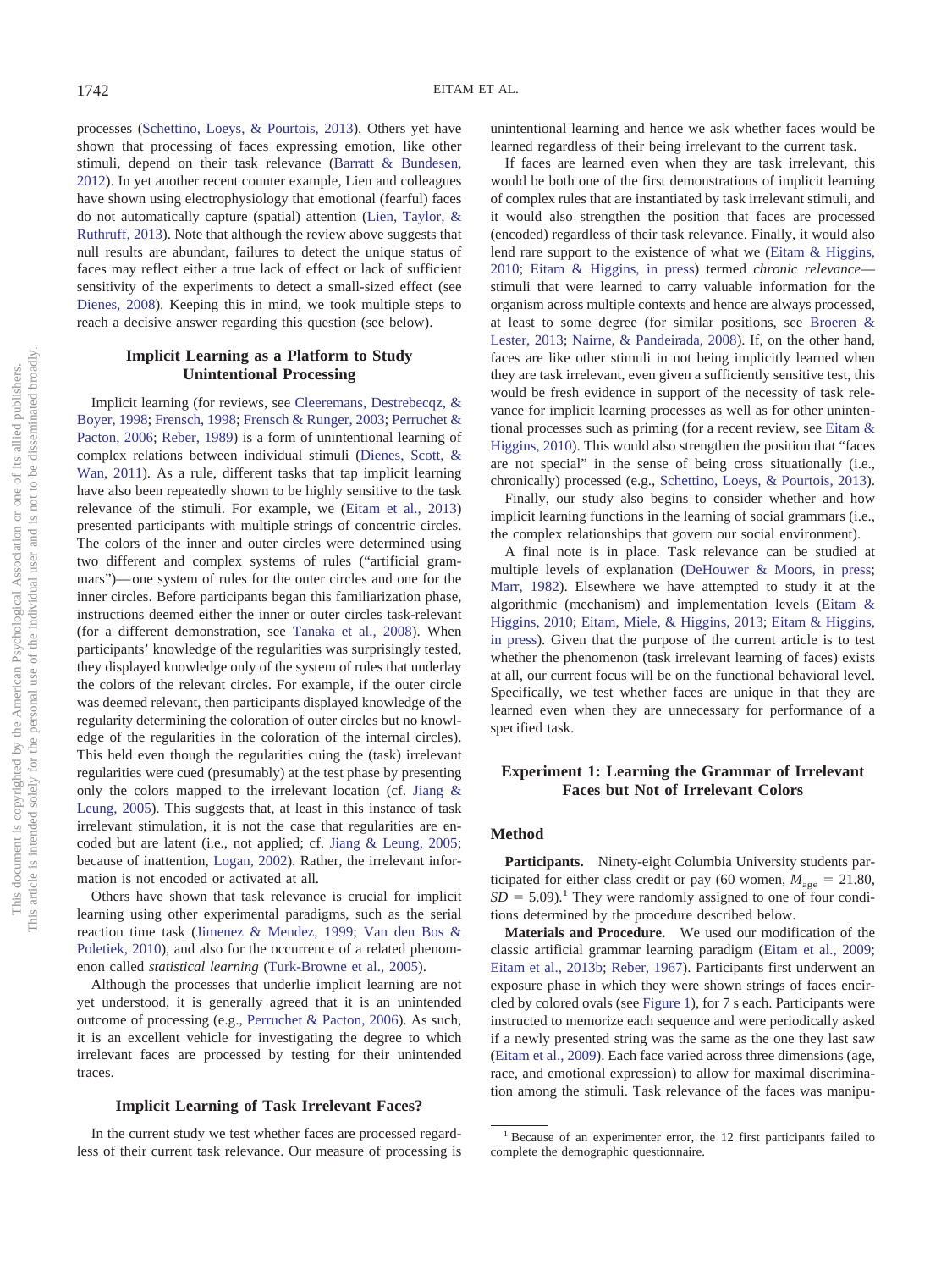

<span id="page-2-0"></span>*Figure 1.* Figure is for demonstration purposes only; different face and building stimuli were used in the experiment. A: Grammar used to generate the surrounding color ovals in all three experiments. B: The grammar used to generate face strings in all experiments and an example training stimulus. C: The grammar used to generate building strings in Experiments 2 and 3 and an example training stimulus. Grammars were adapted from those used by [Dienes, Altman, Kwan, & Goode, 1995.](#page-5-15) Stimulus images courtesy of Michael J. Tarr, Center for the Neural Basis of Cognition and Department of Psychology, Carnegie Mellon University, [http://www](http://www.tarrlab.org/) [.tarrlab.org/.](http://www.tarrlab.org/) The color version of this figure appears in the online article only.

lated by instructing half of the participants to memorize the faces (faces task relevant), and the other half of the participants to memorize the colors of the surrounding ovals (faces task irrelevant). Unbeknownst to the participants, all of the sequences in the training phase adhered to two different artificial grammars— one grammar for faces and another for the surrounding colored ovals (see [Figure 1A\)](#page-2-0). There were 32 training strings, each shown in a random order and appearing three times, for a total of 96 trials.

After the exposure ended, participants were informed that the sequences they had just seen had in fact followed a complex system of rules and, orthogonally to the stimulus that was relevant for them, were tested on either the grammar instantiated by faces or the one instantiated by colors. Participants who were tested on the grammar of faces were shown 40 new strings of faces, each without any surrounding color, half of which were grammatical and half of which violated the grammar. They were asked to determine whether each was grammatical or nongrammatical using their "gut feeling." Correspondingly, the participants tested on the color grammar were shown 40 new strings of color, each without any enclosed face. Twenty of these test sequences were grammatical, and 20 were not. In both conditions participants were not given any feedback about their answers to minimize within-test learning.

Hence half of the participants were tested on a grammar instantiated by stimuli that had been made task relevant for them (faces task relevant  $+$  face grammar test; color task relevant  $+$  color grammar test) and the other half were tested on a grammar instantiated by stimuli that had been made irrelevant for them (faces task  $relevant + color grammar test; color task relevant + faces gram$ mar test).

#### **Results**

To increase the integrity of the data, we applied the following filters to data from all three experiments: First, the data of participants who gave the same response in over 80% of the test trials were excluded from further analysis  $(n = 2$  in Experiment 1). Next the data of participants whose grammar test scores were two standard deviations above or below their groups' mean were also excluded  $(n = 4$  in Experiment 1).

**Comparing performance of all groups.** A 2 (Relevance: relevant, irrelevant)  $\times$  2 (Stimuli: faces, colors) analysis of variance (ANOVA) revealed only a significant main effect of relevance,  $F(1, 88) = 10.76$ ,  $p < .01$ . Planned contrasts supported that the percent of correct classifications for relevant stimuli  $(M =$  $57.71, SD = 11.86$ ) was significantly higher than for irrelevant stimuli ( $M = 50.75$ ,  $SD = 8.62$ ).

**Comparing each group's performance to chance.** Although the lack of an interaction effect suggests that faces and colors replicate the results of [Eitam and colleagues \(2009,](#page-5-13) [2013b\)](#page-5-14) and suggest that relevance affects faces and nonface stimuli alike, one could argue that the relevant analysis is whether groups learned at all (rather than whether they reliable differed in their degree of learning). To test this (see also [Eitam et al., 2009,](#page-5-13) [2013b\)](#page-5-14), we used planned contrasts comparing each group's performance to chance or guessing level performance (which is 50% in the current setting). Replicating our previous results, when the grammar was instantiated by colors it was reliably learned when the colors were task relevant  $(M_{\text{relevant colors}} =$ 56.88%,  $SD_{\text{relevant colors}} = 12.43$ ,  $t(23) = 2.71$   $p < .05$ , 95% confidence interval  $\text{(CI)}_{\text{relevant colors}} = 51.63\% - 62.12\%$ . When the colors were task irrelevant, however, no learning was observed,  $M_{\text{irrelevant colors}} = 48.51\%$ ,  $SD_{\text{irrelevant colors}} = 10.49$ ,  $t(20)$  < 1, 95% CI<sub>irrelevant colors = 43.74%.53.29%. In contrast,</sub> when the grammar was instantiated by faces, participants showed reliable learning not only when the faces were task relevant,  $M_{\text{relevant}} = 58.59\%$ ,  $SD_{\text{relevant faces}} = .11.45$ ,  $t(22) =$ 3.60,  $p < .005$ , 95% CI<sub>relevant faces</sub> = 53.63%.63.54%, but also when they were task irrelevant  $M_{\text{irrelevant} \text{ colors}} = 52.71\%$ ,  $SD_{\text{irrelevant} \text{ colors}} = 6.16 \text{ } t(23) = 2.15 \text{ } p \text{ } < .05, 95\%$  $CI_{\text{irrelevant colors}} = 50.11\% - 55.31\%$ .<sup>2</sup>

#### **Summary**

Although Experiment 1 replicated the well-established effect of task relevance on implicit learning, it also uncovered weak implicit learning of the grammar instantiated by irrelevant stimuli— but only when these irrelevant stimuli were faces.

Although these results support the notion that there is obligatory processing for faces, there is another, more trivial, explanation for our results. Namely, perhaps faces— but not colors— enjoyed some processing benefit in Experiment 1 because the faces always appeared in the focus of the spotlight of attention whereas the

 $2 A t$  test on the difference in learning between the irrelevant conditions (corrected for unequal variances) was marginally reliable  $t(31.43) = 1.61$ ,  $p = .06$  (one-tailed).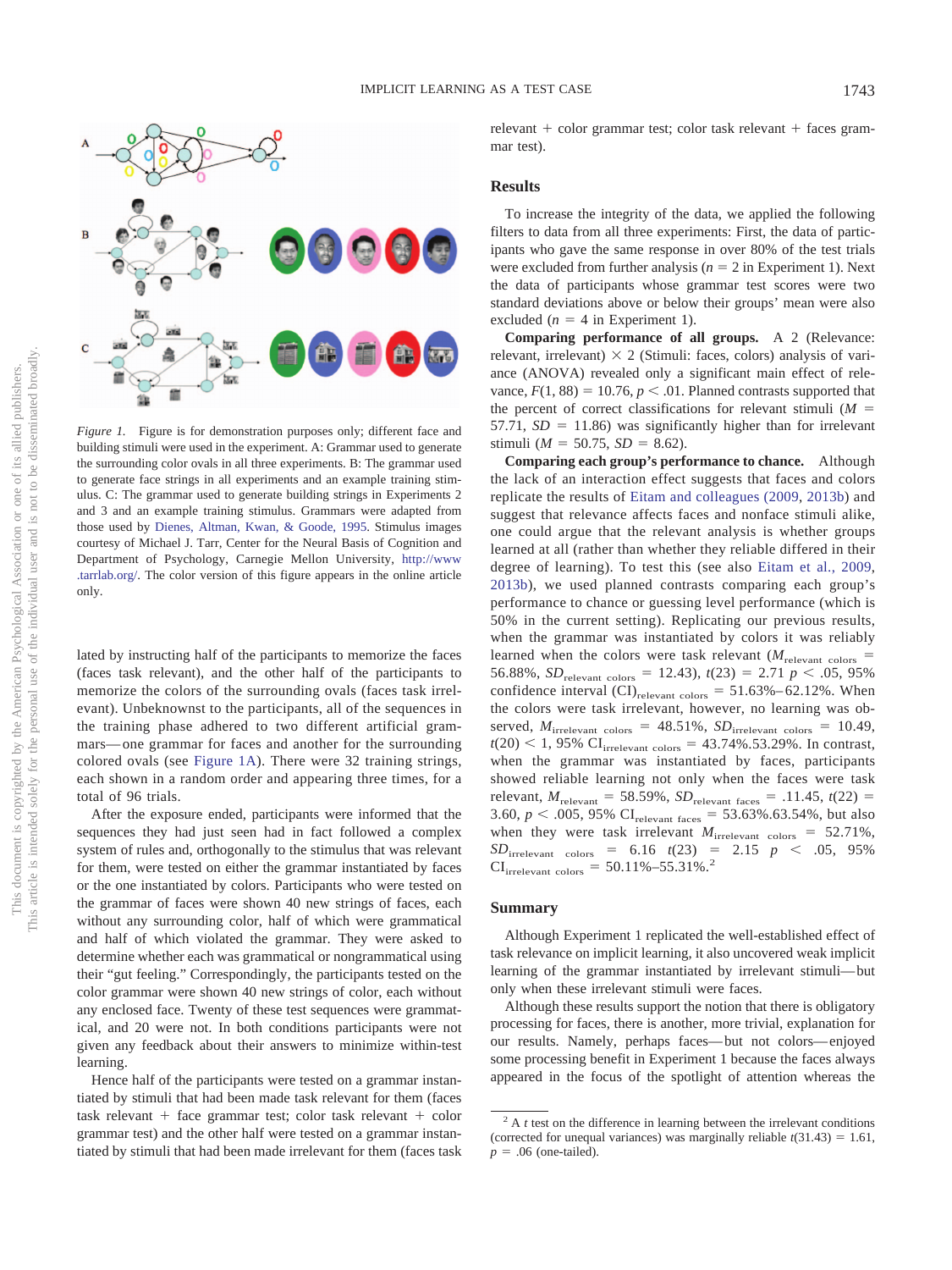colors always appeared in the periphery [\(Posner, Snyder, & Da](#page-6-21)[vidson, 1980;](#page-6-21) but see, [Eitam et al., 2013b\)](#page-5-14). To test which of these explanations is correct, we reran Experiment 1 with the addition of a critical new group where the grammars were instantiated by buildings, which, like faces, always appeared in the center.

Using buildings as a comparison condition has two other benefits. One is that previous experiments have suggested that faces, but not houses, are processed regardless of task relevance (e.g., [Carmel, Fairnie, & Lavie, 2012\)](#page-5-16). Another benefit from using buildings as a control group is that it enables us to test what can be called the *dedicated processing* alternative of chronic relevance or attentional capture. Specifically, it has been proposed that faces, because of their chronic relevance, are processed by a dedicated [\(Kanwisher, McDermott, & Chun, 1997\)](#page-6-22) or expert system [\(Bu](#page-5-17)[kach, Gauthier, & Tarr, 2006\)](#page-5-17). Importantly, buildings/places are also considered to be processed by a dedicated system [\(Aguirre,](#page-5-18) [Zarahn, D'Esposito, 1998;](#page-5-18) [Epstein & Kanwisher, 1998\)](#page-5-19). Hence, if processing regardless of task relevance means "processed by a dedicated system," a grammar instantiated by buildings should also be learned regardless of current task relevance. Conversely, this alternative would not be supported if faces but not buildings were learned when they are task irrelevant.

## **Experiment 2: A Test of Implicit Learning for Irrelevant Buildings Versus Irrelevant Faces**

#### **Method**

**Participants.** Ninety-two Columbia University students participated for either class credit or pay  $(63 \text{ women}, \text{Mage} = 21.33,$  $SD = 4.52$ ). They were randomly assigned to one of four conditions determined by the following procedure.

**Materials and Procedure.** The design of this experiment was identical to that of Experiment 1 but for one critical change. As our interest lay in comparing the implicit learning of relevant and irrelevant faces versus relevant and irrelevant buildings, the two conditions in which participants were tested on the grammar instantiated by colors were replaced with two additional conditions in which participants saw the same grammar instantiated by buildings. Each face and building varied across several dimensions to allow for maximal discrimination among the stimuli (faces—see Method in Experiment 1; buildings—number of stories high, type, location; see [Figure 1B](#page-2-0) for buildings grammar and example buildings string).

Task relevance of the stimuli dimension (face, building, and colored ovals) was manipulated by instructing participants in one of the face conditions to memorize the faces, and participants in the second face condition to memorize the colors of the surrounding ovals. The same was done for participants in the buildings conditions. Once again, regardless of their task relevance, faces or buildings were always in the focus of spatial attention (i.e., they were in the center of the hypothetical spotlight). Thus, participants were randomly assigned to one of four conditions: face task relevant (color irrelevant), face task irrelevant (color relevant), building task relevant (color irrelevant), and building task irrelevant (color relevant). Then, participants were exposed to strings that obeyed two grammars (one grammar for colors and another for faces/buildings). The other parameters of the training phase were identical to those used in Experiment 1.

Next, participants were informed that the sequences had followed complex rules and were (surprise) tested on their implicit knowledge of one of the set of rules. Depending on their experimental condition, participants were shown 40 new strings of either faces or buildings, each without any surrounding colors. The rest of the test's parameters were identical to that of Experiment 1. Hence half of the participants were tested on a grammar instantiated by stimuli that had been made task relevant for them (faces/ buildings task relevant – face/buildings grammar test) and the other half were tested on a grammar instantiated by stimuli that had been made irrelevant for them (color task relevant  $+$  faces/ buildings grammar test).

#### **Results**

As in the former experiment, the data of a participant who gave the same response in over 80% of the test trials was excluded from further analysis  $(n = 1)$ . Next the data of participants whose grammar test scores were 2 *SD*s above or below their groups' mean were also excluded  $(n = 4)$ .

**Comparing performance of all groups.** A 2 (Relevance: relevant, irrelevant)  $\times$  2 (Stimuli: faces, colors) ANOVA uncovered only a main effect for relevance again replicating the results of [Eitam et al. \(2009,](#page-5-13) [2013b\)](#page-5-14),  $F(1, 83) = 51.38, p < .001$ , planned contrasts support the conclusions that the percent of correct classifications for relevant stimuli ( $M = 67.03$ ,  $SD = 12.77$ ) were higher than for irrelevant stimuli ( $M = 50.97$ ,  $SD = 6.93$ ).

**Comparing each group's performance to chance.** Differing from the pattern uncovered in Experiment 1 robust learning of the buildings and faces grammar, was evident when buildings and faces were made task relevant,  $M_{\text{relevant buildings}} = 66.31\%$  $SD_{\text{relevant buildings}}$  = 8.47 *t*(18) = 8.39 *p* < .01, 95%  $CI_{\text{relevant buildings}}$  62.23%–70.40%,  $M_{\text{relevant buildings}} = 67.04\%$ ,  $SD_{\text{relevant buildings}} = 15.53 \tcdot (23) = 5.56 \tcdot p \lt .01,95\% \text{ CI}_{\text{relevant buildings}} =$ 61.05%–74.16%, but not when they were made task irrelevant  $M_{\text{irrelevant buildings}} = 51.55\% \, SD_{\text{irrelevant buildings}} = 5.09, t(20) = 1.39$  $p = 0.18, 95\% \text{ CI}_{\text{irrelevant} \text{building}} = 49.23\% - 53.87\%,$  $M_{\text{irrelevant faces}} = 50.44\%, SD_{\text{irrelevant faces}} = 8.35, t(22) < 1,95\%$  $CI_{\text{irrelevant faces}} = 46.83\% - 54.05\%$ .

#### **Summary**

Experiment 2 failed to detect implicit learning of a grammar instantiated by buildings when these were irrelevant and also failed to detect implicit learning of irrelevant faces. Because evidence of implicit learning of irrelevant faces is theoretically important, and given the plausible assumption that the expected effect size is small (given the current experimental settings and the results of Experiment 1), we decided to run an experiment that would be sufficiently sensitive to detect learning as small as  $3\%$ .<sup>3</sup> If under these highly sensitive conditions we would still fail to detect reliable learning for the grammar instantiated by irrelevant faces, we would be able to accept the null hypothesis (of no implicit learning for irrelevant faces) with more confidence (e.g., [Dienes,](#page-5-5) [2008\)](#page-5-5).

<sup>&</sup>lt;sup>3</sup> This ensured rejection of the range of values that were considered by us to be theoretically significant (3% or more) without inflation of the alpha value due to multiple testing.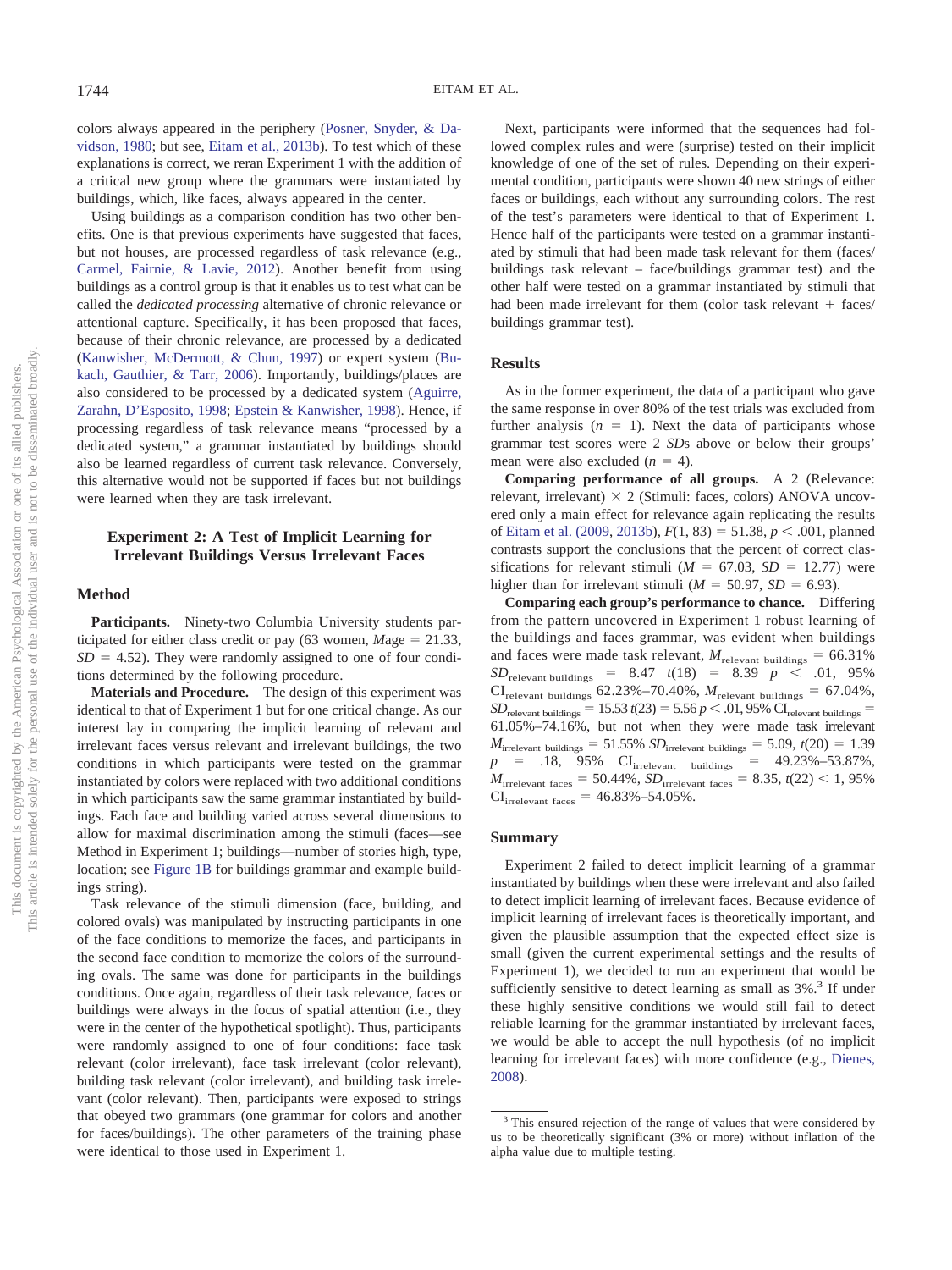## **Experiment 2b: A More Sensitive Test of Implicit Learning for Irrelevant Buildings Versus Irrelevant Faces**

#### **Method**

Participants. Two hundred and thirty-five (235) University of Haifa students participated for either class credit or pay (156 women,  $Mage = 25.13$ ,  $SD = 14.85$ ). They were randomly assigned to one of two conditions determined by the following procedure.

**Materials and Procedure.** This study was an exact replication of Experiment 2 but included only the irrelevant (faces/ buildings) conditions.

#### **Results**

As in the two previous experiments, the data of participants who gave the same response in over 80% of the test trials were excluded from further analysis  $(n = 4)$ . Next the data of participants whose grammar test scores were two standard deviations above or below their groups' mean were also excluded  $(n = 8)$ .

**Comparing performance of the two groups.** A one-way ANOVA reveled a significant effect for the test stimuli, *F*(1,  $221$ ) = 5.76,  $p < .05$ , with the correct classifications percent of irrelevant faces ( $M = 51.3$ ,  $SD = 6.92$ ) being significantly higher than of irrelevant buildings  $(M = 49.08, SD = 6.84)$ .

**Comparing each group's performance to chance.** Learning was detected for irrelevant faces,  $M_{\text{irrelevant faces}} = 51.3$ ,  $SD_{\text{irrelevant faces}} =$ 6.92,  $t(110) = 1.97$ ,  $p = .05$ , 95% CI<sub>irrelevant faces</sub> = 50%–52.60%, but not for irrelevant buildings  $M_{\text{irrelevant}$  buildings = 49.09%,  $SD_{\text{irrelevant}}$  buildings = 6.84,  $t(111)$  = 1.42,  $p$  = .16, 95%  $CI<sub>irrelevant</sub> <sub>building</sub> = 47.85–50.37.$ 

#### **Summary**

A more sensitive experiment replicated the pattern of results obtained in Experiment 1 uncovering weak implicit learning for grammars instantiated by irrelevant faces. Regardless of sufficient sensitivity (for detecting an effect of at least 3% above chance performance), no such learning was detected for irrelevant buildings (see Bayesian analysis next for further consideration of sensitivity in making this claim.) To obtain a more accurate estimate of the degree of implicit learning of structures instantiated by irrelevant faces, we collapsed the data over the three experiments and tested for the learning of irrelevant faces versus irrelevant nonfaces (colors; buildings).

#### **Analysis Over Three Studies**

**Comparing performance of all groups.** A 2 (Relevance: relevant, irrelevant)  $\times$  2 (Stimuli: faces, nonfaces) ANOVA across the data of all three experiments revealed a main effect of relevance,  $F(1, 398) = 123.98$ ,  $p < .001$ , and of stimuli,  $F(1, 398) =$ 3.93,  $p < .05$ . The percent of correct classifications for relevant stimuli ( $M = 62.17$ ,  $SD = 13.1$ ) was significantly higher than that of irrelevant stimuli ( $M = 50.38$ ,  $SD = 7.19$ ). Regarding the stimuli, percent of correct classifications for faces  $(M = 54.09)$ ,  $SD = 10.42$ ) was significantly higher than for nonface stimuli (e.g., colors and buildings;  $M = 51.9$ ,  $SD = 9.7$ ).

**Comparing each group's performance to chance.** No reliable learning of irrelevant nonface stimuli  $M_{\text{nonface}} = 49.34\%$  $SD_{\text{nonface}} = 7.24 \ t(153) = 1.13 \ p = .26,95\% \ \text{CI}_{\text{nonface}} = 48.19\%$ 50.50% was detected. In contrast, reliable learning was detected for irrelevant face stimuli,  $M_{\text{face}} = 51.38\%$ ,  $SD_{\text{face}} = 7.02$ ,  $t(157) = 2.48$   $p = .01,95\%$  CI<sub>face</sub> = 50.28%–52.49%. Note that the confidence interval on the irrelevant nonface stimuli excludes population effects bigger than 0.5% above baseline.<sup>4</sup>

Another way to establish the sensitivity of the nonsignificant result (i.e., no learning of nonface stimuli) is using a Bayes factor [\(Dienes, 2012\)](#page-5-20). Unlike a *p* value, a Bayes factor distinguishes insensitive data (Bayes factor between 1/3 and 3) from data in support of the null hypothesis (Bayes factor less than 1/3). The expectation for the size of effect for nonface stimuli, given that it exists, was modeled as a half-normal with an *SD* equal to the size of effect for face irrelevant stimuli (i.e., 1.38 above baseline), in accord with recommendations by [Dienes \(2012\).](#page-5-20) The Bayes factor was 1/5, indicating substantial support for the null hypothesis that there is no learning of the irrelevant nonface stimuli over the alternative. A Bayes factor was also constructed for the face irrelevant stimuli. To determine roughly what effect size to expect, we used the average difference between faces and nonfaces in the relevant condition found in Experiments 1 and 2: This is 1.2%,and gives a rough estimate of the advantage enjoyed by faces in being faces.<sup>5</sup> Following [Dienes \(2011\),](#page-5-21) the plausibility of different population effects given that one existed (for irrelevant face stimuli compared to baseline) was modeled as a half-normal with a *SD* of 1.2%. The Bayes factor for irrelevant faces was 10.11, very strong evidence against the null hypothesis and in favor of the theory that people could discriminate. In stark contrast to this Bayes factor, using the same assumptions, the Bayes factor for the nonface irrelevant stimuli was 0.23, virtually the same as the 0.20 calculated earlier, providing strong evidence for the null hypothesis rather than the hypothesis that people could discriminate.

<sup>&</sup>lt;sup>4</sup> We are interested in testing the null hypothesis of no discrimination; hence the correct meta-analytic technique is to collapse all studies together and perform a test against the null hypothesis. When the aim is parameter estimation and a zero population difference has no special theoretical value, the possibility of different population mean differences across studies can be taken into account by, for example, assuming the different experiments had populations themselves sampled from a normal distribution (see, e.g., [Cumming, 2012\)](#page-5-22). As the latter technique assumes the null hypothesis of no discrimination is necessarily false, it is not appropriate for our purposes.<br><sup>5</sup> Using the means of the relevant conditions is not an error. For calcu-

lating a Bayes Factor some sense of the effect size predicted on the alternative hypothesis is necessary. To determine how strongly evidence supports a hypothesis, one needs to know what the hypothesis predicts. However, one thing is forbidden—the very mean difference that the Bayes factor is used to evaluate (i.e., that of the irrelevant conditions) cannot be used to predict that same mean difference. So the obtained mean difference for irrelevant faces cannot be used to define the alternative's predictions. How can one estimate the advantage in processing that faces bring even in an irrelevant situation? Our ploy was to use the relevant data (this is not cheating as it is different data). So a guess at the advantage faces enjoy in being faces when they are irrelevant is the advantage faces enjoy in being faces when they are relevant. Of course it's just a guess in that relevant versus irrelevant might change everything, but all we need is a guess, and so long as it is the best guess available it is legitimate.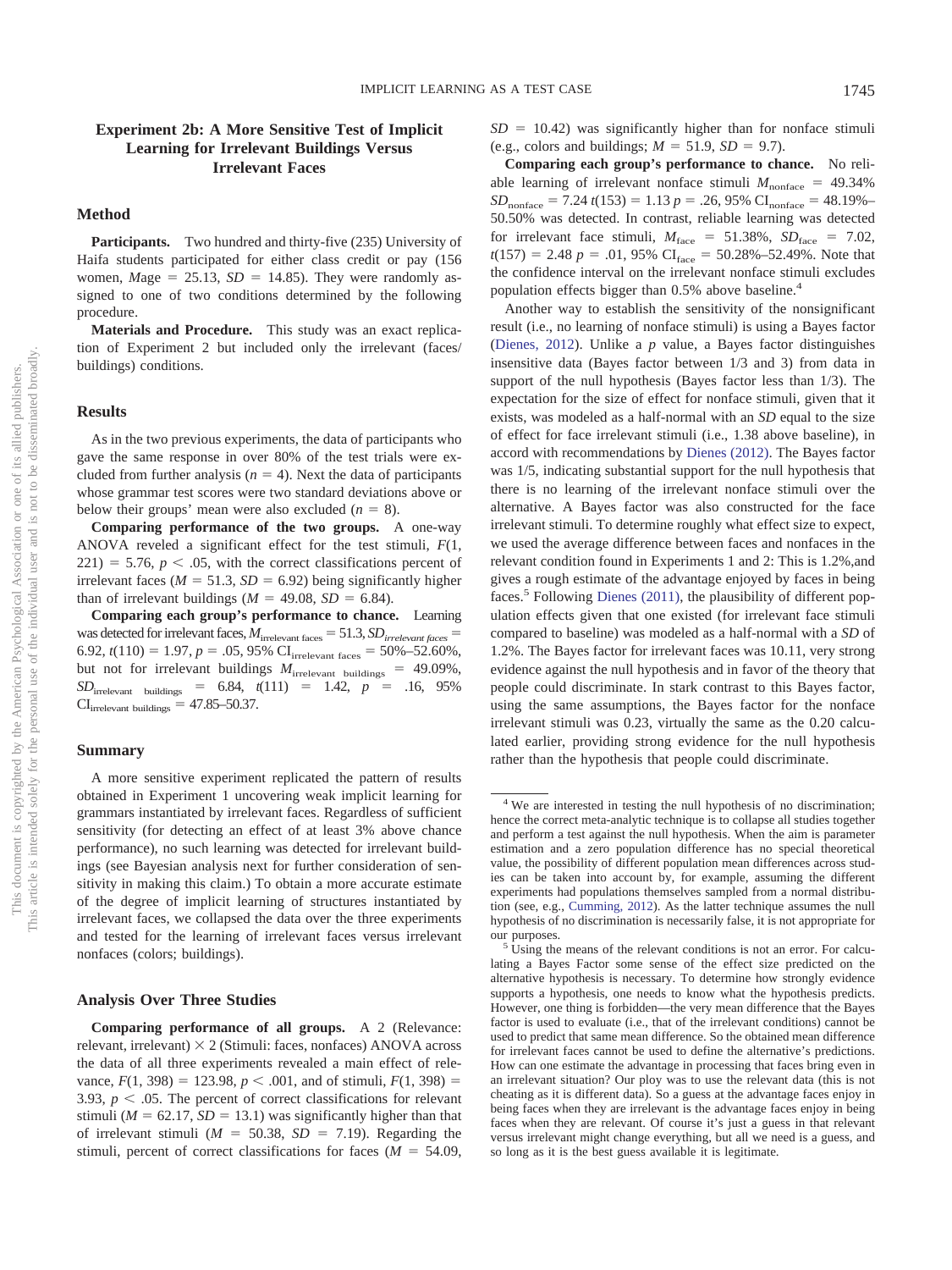#### **Summary and Conclusions**

Our results across three studies uncovered reliable implicit learning of irrelevant faces but not irrelevant colors or buildings. Although this learning is small in magnitude, the evidence for learning is robust. Hence it is a first demonstration of implicit learning for complex grammar instantiated by task irrelevant stimuli. What can we learn from these results about the role of relevance in processing faces and its role in selection for implicit learning processes?

Given that multiple studies (including the current experiments) have failed to detect any learning of complex grammars instantiated by simple (colors) and complex (buildings) nonface stimuli, the current set supports the contention that faces are, to some degree, unique in being processed regardless of their current task relevance.

With respect to implicit learning, the data show that implicit learning is sensitive to the parameters to which mere processing is sensitive (e.g., increasing interference of faces as distractors in a visual search task). It is yet to be determined whether this parameter is better understood as capture of attention or, as we have proposed, the effect that both transient relevance (e.g., relevance to the current task) and chronic relevance (of special importance to the current case) has on mental accessibility [\(Eitam & Higgins,](#page-5-8) [2010;](#page-5-8) see also [Eitam, Yeshurun, & Hassan, 2013\)](#page-5-0).

Without making too much of the current findings given the small effect-size, the fact that faces (and potentially other, socially relevant, stimuli) capture attention or have chronic relevance would make functional sense. Implicit learning is seemingly slow [\(Dienes, Baddeley, & Jansari, 2012\)](#page-5-23), and given that people shift between many tasks during their daily routine, their implicit learning of social relations and other cross-situationally (i.e., chronicly) relevant relationships (e.g., tonal inflections for Chinese speakers, [Guo et al., 2013\)](#page-6-23) would be rather limited if such learning occurred only on current task-relevant stimuli. We can only speculate that such weak learning can accumulate to a substantial knowledge base during the years of an individual's course of development; hence, implicit learning may be found to play a significant role in social functioning.

Yet, whether social behavior itself depends on implicit learning is an open question, as this issue has received virtually no empirical attention. If established that it does, then the variance between populations in assignment of relevance to faces, such as people low versus high on the ASD spectrum, could help explain the social difficulties that members of some populations experience.

### **References**

- <span id="page-5-19"></span>Epstein, R., & Kanwisher, N. (1998). A cortical representation of the local visual environment. *Nature, 392,* 598 – 601. [doi:10.1038/33402](http://dx.doi.org/10.1038/33402)
- <span id="page-5-1"></span>Adams, W. J., Gray, K. L. H., Garner, M., & Graf, E. W. (2010). High-level face adaptation without awareness. *Psychological Science, 21,* 205–210. [doi:10.1177/0956797609359508](http://dx.doi.org/10.1177/0956797609359508)
- <span id="page-5-18"></span>Aguirre, G. K., Zarahn, E., & D'esposito, M. (1998). The variability of human, BOLD hemodynamic responses. *Neuroimage, 8,* 360 –369. [doi:](http://dx.doi.org/10.1006/nimg.1998.0369) [10.1006/nimg.1998.0369](http://dx.doi.org/10.1006/nimg.1998.0369)
- <span id="page-5-4"></span>Barratt, D., & Bundesen, C. (2012). Attentional capture by emotional faces is contingent on attentional control settings. *Cognition and Emotion, 26,* 1223–1237. [doi:10.1080/02699931.2011.645279](http://dx.doi.org/10.1080/02699931.2011.645279)
- <span id="page-5-10"></span>Broeren, S., & Lester, K. J. (2013). Relevance is in the eye of the beholder: Attentional bias to relevant stimuli in children. *Emotion, 13,* 262–269. [doi:10.1037/a0030598](http://dx.doi.org/10.1037/a0030598)
- <span id="page-5-17"></span>Bukach, C. M., Gauthier, I., & Tarr, M. J. (2006). Beyond faces and modularity: The power of an expertise framework. *Trends in Cognitive Sciences, 10,* 159 –166. [doi:10.1016/j.tics.2006.02.004](http://dx.doi.org/10.1016/j.tics.2006.02.004)
- <span id="page-5-16"></span>Carmel, D., Fairnie, J., & Lavie, N. (2012). Weight and see: Loading working memory improves incidental identification of irrelevant faces. *Frontiers in Psychology, 286,* 3– 8.
- <span id="page-5-2"></span>Cashdollar, N., Lavie, N., & Düzel, E. (2013). Alleviating memory impairment through distraction. *The Journal of Neuroscience, 33,* 19012– 19022. [doi:10.1523/JNEUROSCI.1797-13.2013](http://dx.doi.org/10.1523/JNEUROSCI.1797-13.2013)
- <span id="page-5-6"></span>Cleeremans, A., Destrebecqz, A., & Boyer, M. (1998). Implicit learning: News from the front. *Trends in Cognitive Sciences*, 2, 406-416. [doi:](http://dx.doi.org/10.1016/S1364-6613%2898%2901232-7) [10.1016/S1364-6613\(98\)01232-7](http://dx.doi.org/10.1016/S1364-6613%2898%2901232-7)
- <span id="page-5-3"></span>Compton, R. J. (2003). The interface between emotion and attention: A review of evidence from psychology and neuroscience. *Behavioral and Cognitive Neuroscience Reviews, 2,* 115–129. [doi:10.1177/](http://dx.doi.org/10.1177/1534582303002002003) [1534582303002002003](http://dx.doi.org/10.1177/1534582303002002003)
- <span id="page-5-22"></span>Cumming, G. (2012). *Understanding the new statistics: Effect sizes, confidence intervals, and meta-analysis*. New York, NY: Routledge.
- <span id="page-5-11"></span>De Houwer, J., & Moors, A. (in press). Levels of explanation in social psychology. In B. Gawronski & G. Bodenhausen (Eds.), *Theory and Explanation in Social Psychology*. NY: Guilford.
- <span id="page-5-5"></span>Dienes, Z. (2008). *Understanding psychology as a science: An introduction to scientific and statistical inference*. Palgrave Macmillan.
- <span id="page-5-21"></span>Dienes, Z. (2011). Bayesian versus orthodox statistics: Which side are you on?. *Perspectives on Psychological Science, 6,* 274 –290. [doi:10.1177/](http://dx.doi.org/10.1177/1745691611406920) [1745691611406920](http://dx.doi.org/10.1177/1745691611406920)
- <span id="page-5-20"></span>Dienes, Z. (2012). Conscious versus unconscious learning of structure. In P. Rebuschat & J. Williams (Eds.), *Statistical Learning and Language Acquisition*. Mouton de Gruyter Publishers (pp. 337–364).
- <span id="page-5-15"></span>Dienes, Z., Altmann, G., Kwan, L., & Goode, A. (1995). Unconscious knowledge of artificial grammars is applied strategically. *Journal of Experimental Psychology: Learning, Memory, and Cognition, 21,* 1322– 1338. [doi:10.1037/0278-7393.21.5.1322](http://dx.doi.org/10.1037/0278-7393.21.5.1322)
- <span id="page-5-23"></span>Dienes, Z., Baddeley, R. J., & Jansari, A. (2012). Rapidly measuring the speed of unconscious learning: Amnesics learn quickly and happy people slowly. *PloS one, 7*(3), e33400. [doi:10.1371/journal.pone.0033400](http://dx.doi.org/10.1371/journal.pone.0033400)
- <span id="page-5-7"></span>Dienes, Z., Scott, R. B., & Wan, L. L. (2011). The role of familiarity in implicit learning. In P. Higham & J. Leboe (Ed.), *Constructions of remembering and metacognition: Essays in honour of Bruce Whittlesea* (pp. 51–62). Palgrave Macmillan.
- <span id="page-5-14"></span>Eitam, B., Glicksohn, A., Shoval, R., Cohen, A., Schul, Y., & Hassin, R. R. (2013b). Relevance-based selectivity: The case of implicit learning. *Journal of Experimental Psychology: Human Perception and Performance, 39,* 1508 –1515. [doi:10.1037/a0033853](http://dx.doi.org/10.1037/a0033853)
- <span id="page-5-8"></span>Eitam, B., & Higgins, E. T. (2010). Motivation in mental accessibility: Relevance of a representation (ROAR) as a new framework. *Social and Personality Psychology Compass, 4,* 951–967. [doi:10.1111/j.1751-9004](http://dx.doi.org/10.1111/j.1751-9004.2010.00309.x) [.2010.00309.x](http://dx.doi.org/10.1111/j.1751-9004.2010.00309.x)
- <span id="page-5-9"></span>Eitam, B., & Higgins, E. T. (in press). What's in a goal? The role of motivational relevance in cognition and action. *Brain and Behavior Science*.
- <span id="page-5-12"></span>Eitam, B., Miele, D. B., & Higgins, E. T. (2013). Motivated remembering: Remembering as accessibility and accessibility as motivational relevance. In *The Oxford handbook of social cognition, Oxford University Press, New York, NY,* 463– 475.
- <span id="page-5-13"></span>Eitam, B., Schul, Y., & Hassin, R. R. (2009). Goal relevance and artificial grammar learning. *The Quarterly Journal of Experimental Psychology, 62,* 228 –238. [doi:10.1080/17470210802479113](http://dx.doi.org/10.1080/17470210802479113)
- <span id="page-5-0"></span>Eitam, B., Yeshurun, Y., & Hassan, K. (2013). Blinded by irrelevance: Pure irrelevance induced "blindness." *Journal of Experimental Psychol-*